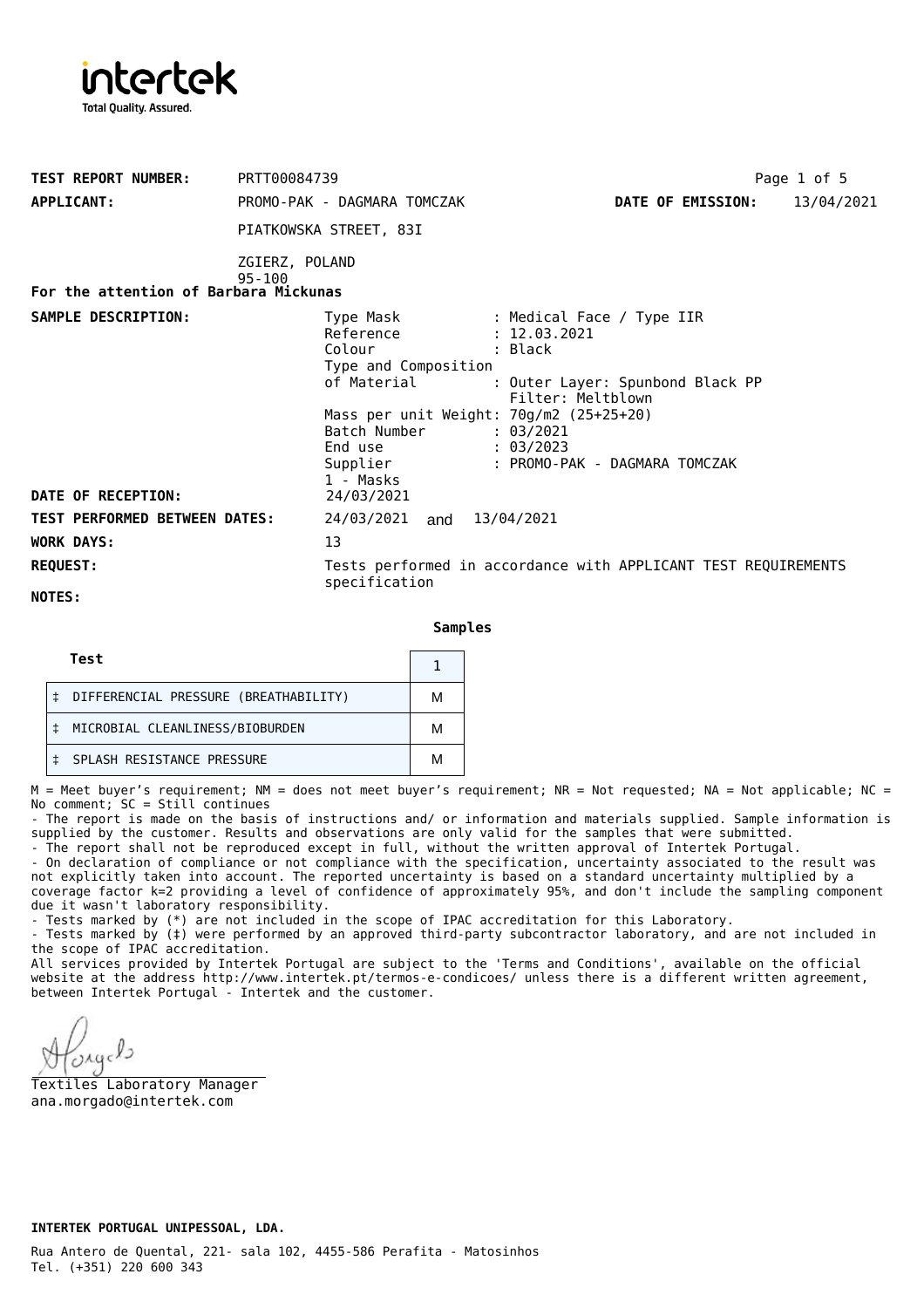intertek **Total Quality. Assured.** 

| <b>TEST REPORT NUMBER:</b>                                                                                                                                                                                     | PRTT00084739                                                                                                                                                                                                                                                                                                                                                                                                                                                                                                                                                                                                                       | Page 2 of 5                                                            |
|----------------------------------------------------------------------------------------------------------------------------------------------------------------------------------------------------------------|------------------------------------------------------------------------------------------------------------------------------------------------------------------------------------------------------------------------------------------------------------------------------------------------------------------------------------------------------------------------------------------------------------------------------------------------------------------------------------------------------------------------------------------------------------------------------------------------------------------------------------|------------------------------------------------------------------------|
| Test Method                                                                                                                                                                                                    | Results                                                                                                                                                                                                                                                                                                                                                                                                                                                                                                                                                                                                                            | Requirements                                                           |
| # DIFFERENCIAL PRESSURE (BREATHABILITY)                                                                                                                                                                        |                                                                                                                                                                                                                                                                                                                                                                                                                                                                                                                                                                                                                                    |                                                                        |
| EN 14683:2019+AC 2019                                                                                                                                                                                          |                                                                                                                                                                                                                                                                                                                                                                                                                                                                                                                                                                                                                                    |                                                                        |
| <b>RESULT</b>                                                                                                                                                                                                  | Sample:<br>1                                                                                                                                                                                                                                                                                                                                                                                                                                                                                                                                                                                                                       | Type I $<$ 40 Pa/cm2<br>Type II <40 $Pa/cm2$<br>Type IIR $<$ 60 Pa/cm2 |
| 26.1 Pa/cm2<br>inside to the outside. Side and central location.<br>Air flow rate: 8L/min<br>specimen 3 (área A, B, C, D, E), Test specimen 4 (área<br>A,B,C,D,E), Test specimen 5 (área A,B,C,D,E)<br>Pa/cm2) | Test conditions: Temperature and Relative humidity: $21\pm5\degree$ C / 85 $\pm$ 5 %<br>Dimensions of the test specimens: 4.9cm2 (5 réplicas/ 5 test specimens)<br>Number of áreas per specimen: 5 áreas for test specimen (A,B,C,D,E)<br>Number and general location of the areas of the mask the differential<br>measurements were taken: Test performed with the direction of flow from the<br>Test specimen 1 (área A,B,C,D,E), Test specimen 2 (área A,B,C,D,E), Test<br>Test specimen 1 (25.5 Pa/cm2), Test specimen 2 (25.5 Pa/cm2), Test specimen<br>3 (25.5 Pa/cm2), Test specimen 4 (27.6 Pa/cm2), Test specimen 5 (26.5 |                                                                        |

The expanded uncertainty at a confidence level of 95%, k=2: 8.7

## **‡ MICROBIAL CLEANLINESS/BIOBURDEN**

EN ISO 11737-1:2018

Sample: 1

RESULT 14 UFC/g Test Conditions: 5 min shaker at 250rpm Área of each test specimen: 5 test specimens Mic30ºC (3 days), Molds and yeasts 25ºC (7 days)

Results: 15, 30, 6, 10, 7

The expanded uncertainty at a confidence level of 95%, k=2: 20%

Type I </= 30 cfu/g Type II </= 30 cfu/g Type IIR  $\lt/=$  30 cfu/g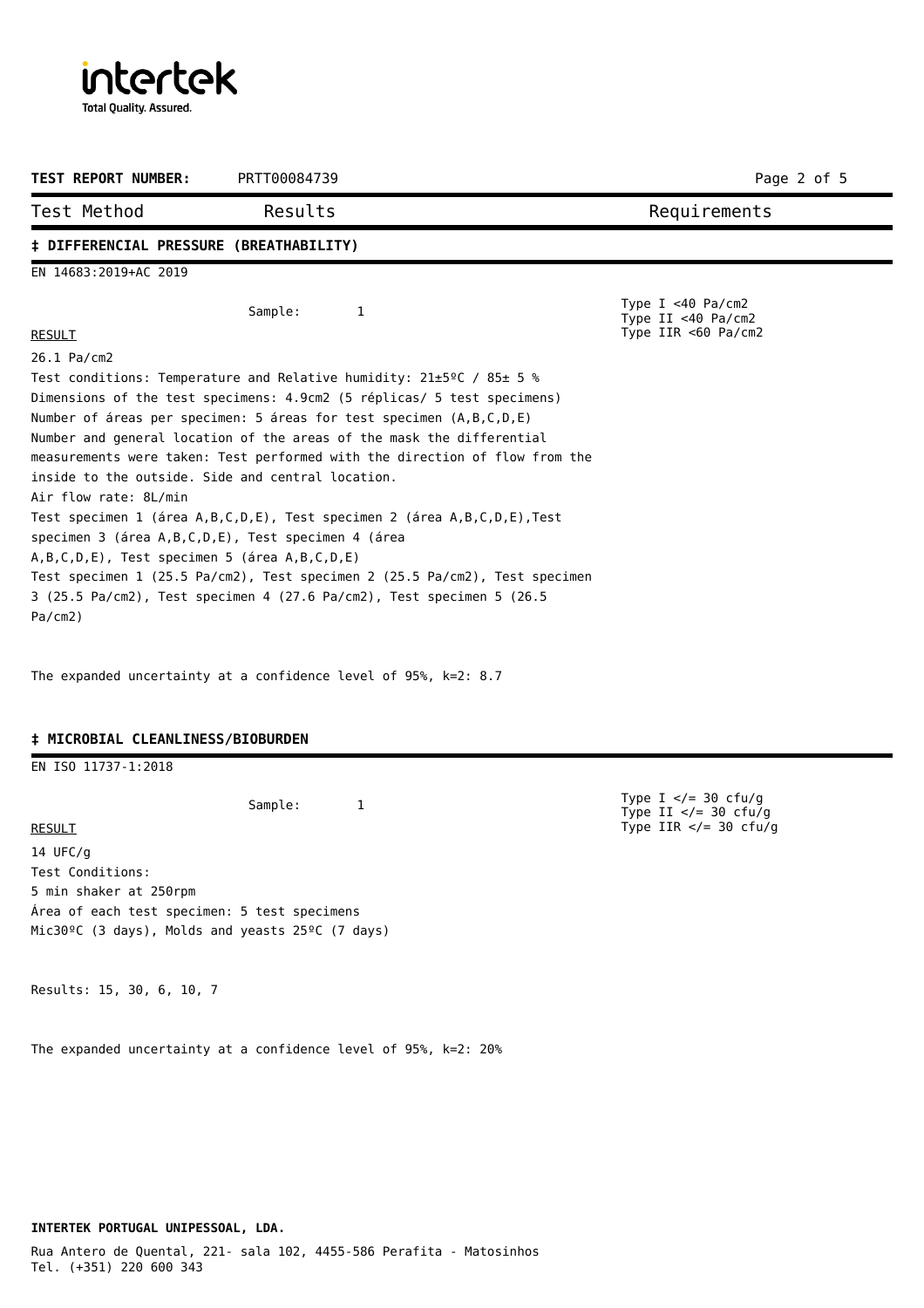

**TEST REPORT NUMBER:** PRTT00084739 Page 3 of 5 Sample: 1 **RESULT** Type I  $\lt$ /= 30 cfu/g Type II  $\lt/=$  30 cfu/g Type IIR  $\lt/=$  30 cfu/g ISO 22609:2004 **‡ SPLASH RESISTANCE PRESSURE** Sample: 1 RESULT 16 kPa Test conditions: Samples pre-condictioned for at least 4 hoursat Temperature and Relative humidity: 21±5ºC / 85± 5 % Samples exposed to a jet of 2mL synthetic blood at pressure (low: 10.6 KPa; medium: 16.0 KPa; high:21.3 KPa) aimed at the centre of the mask. Test performed at laboratory temperature of 21ºC and 45% relative humidity, within 60 seconds after the mask was removed from the conditioning chamber Observation after 10+1 second of blood penetration on the opposite side of the mask. Synthetic blood according to Annex B of ISO 22609: 2004 with surface tension of 42 + 2mN / m, batch # L202014 Type  $I + Type II$  Not required Type  $IIR > f = 16.0$  kPa

Number and General location of the áreas: 32 test specimen / center (pass at least Medium pressure test for 29 out of 32 samples as minimum, corresponding to AQL 4%, acording EN 14683: 2019 mask Type IIR) Results: Médium pressure (16.0KPa) 32 specimen "pass", 0 specimen "fail"

Sample Medium Pressure 16.0 Kpa Amost1 Pass Amost2 Pass Amost3 Pass Amost4 Pass Amost5 Pass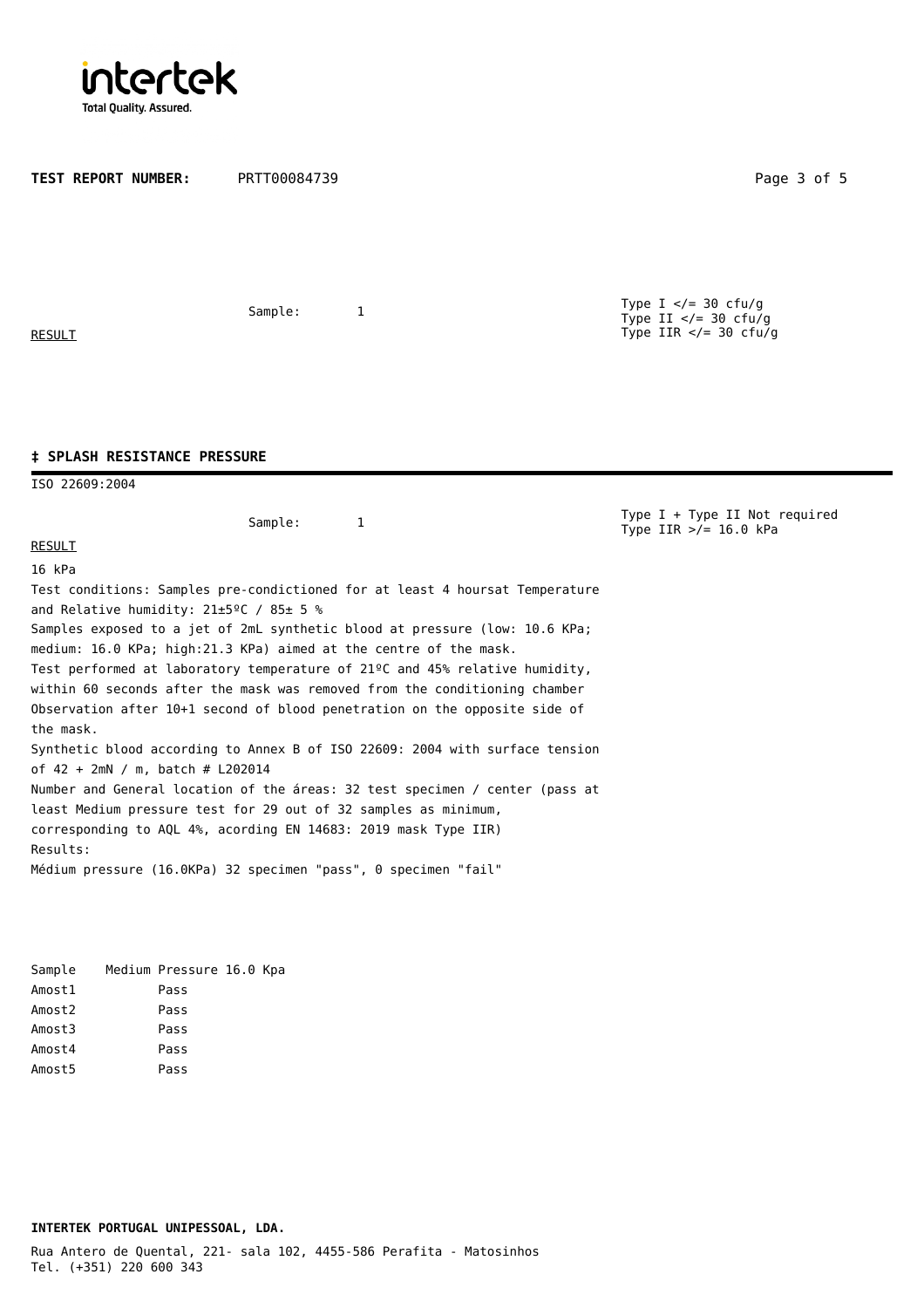

TEST REPORT NUMBER: PRTT00084739 Page 4 of 5

|               |      | Sample: | $\mathbf 1$ | Type I + Type II Not required<br>Type IIR $\frac{1}{2}$ 16.0 kPa |
|---------------|------|---------|-------------|------------------------------------------------------------------|
| <b>RESULT</b> |      |         |             |                                                                  |
| Amost6        | Pass |         |             |                                                                  |
| Amost7        | Pass |         |             |                                                                  |
| Amost8        | Pass |         |             |                                                                  |
| Amost9        | Pass |         |             |                                                                  |
| Amost10       | Pass |         |             |                                                                  |
| Amost11       | Pass |         |             |                                                                  |
| Amost12       | Pass |         |             |                                                                  |
| Amost13       | Pass |         |             |                                                                  |
| Amost14       | Pass |         |             |                                                                  |
| Amost15       | Pass |         |             |                                                                  |
| Amost16       | Pass |         |             |                                                                  |
| Amost17       | Pass |         |             |                                                                  |
| Amost18       | Pass |         |             |                                                                  |
| Amost19       | Pass |         |             |                                                                  |
| Amost20       | Pass |         |             |                                                                  |
| Amost21       | Pass |         |             |                                                                  |
| Amost22       | Pass |         |             |                                                                  |
| Amost23       | Pass |         |             |                                                                  |
| Amost24       | Pass |         |             |                                                                  |
| Amost25       | Pass |         |             |                                                                  |
| Amost26       | Pass |         |             |                                                                  |
| Amost27       | Pass |         |             |                                                                  |
| Amost28       | Pass |         |             |                                                                  |
| Amost29       | Pass |         |             |                                                                  |
| Amost30       | Pass |         |             |                                                                  |
| Amost31       | Pass |         |             |                                                                  |
| Amost32       | Pass |         |             |                                                                  |
|               |      |         |             |                                                                  |
|               |      |         |             |                                                                  |

## Tel. (+351) 220 600 343 **INTERTEK PORTUGAL UNIPESSOAL, LDA.** Rua Antero de Quental, 221- sala 102, 4455-586 Perafita - Matosinhos